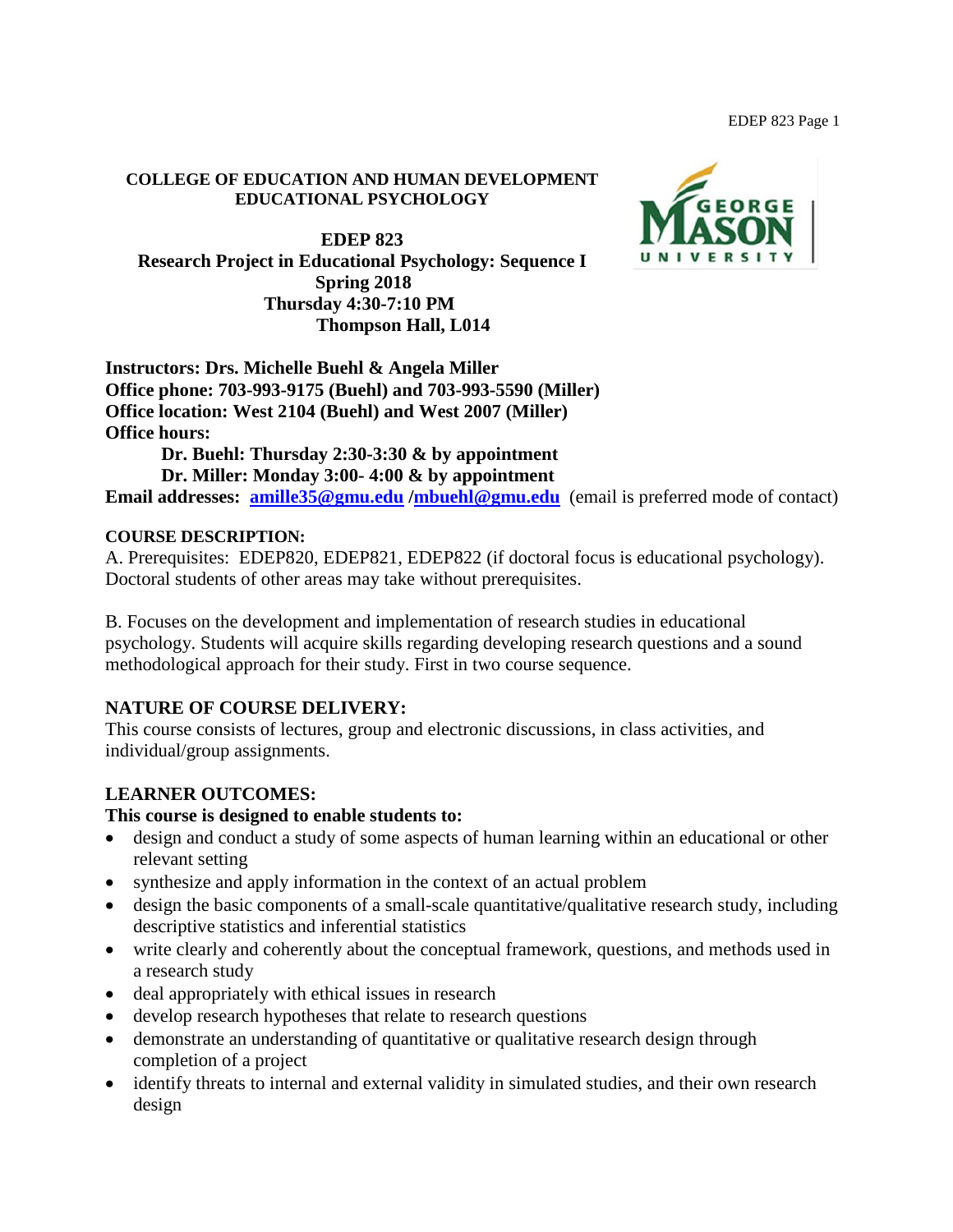• develop and reinforce their critical thinking, oral, and writing skills

# **PROFESSIONAL STANDARDS:**

The program goals are consistent with the following Learner-Centered Psychological Principles outlined by the American Psychological Association Presidential Task Force in Education (APA, Division 15).

- Principle 1: The Nature of Learning Process
- Principle 2: Goals of the Learning Process
- Principle 3: Construction of Knowledge
- Principle 4: Strategic Thinking
- Principle 5: Thinking about Thinking
- Principle 6: Context of Learning
- Principle 7: Motivational and Emotional Influences on Learning
- Principle 8: Intrinsic Motivation to Learn
- Principle 9: Effects of Motivation on Effort
- Principle 11: Social Influences on Learning
- Principle 13: Learning and Diversity

For more information please see:

American Psychological Association (1997). Learner-Centered Psychological Principles*:* 

*Guidelines for the Teaching of Educational Psychology in Teacher Education Programs*. Retrieved October 14, 2002 from [http://www.apa.org](http://www.apa.org/)

# **REQUIRED TEXTS:**

1) A research methods textbook (from EDRS 810):

Creswell, J. W. (2012). *Educational research: Planning, conducting, and evaluating quantitative and qualitative research.* (4<sup>th</sup> ed.) Upper Saddle River, NJ: Pearson.

OR

Johnson, R. B., & Christensen, L. (2017). *Educational research: Quantitative, qualitative, & mixed approaches* (6th ed.) Los Angeles, CA: Sage.

\*NOTE: Earlier editions are fine if you have purchased them for other classes.

- 2) Goodson, P. (2017). *Becoming an academic writer* (2nd ed.) Los Angeles, CA: Sage.
- 3) Other required readings will be available on Blackboard or through GMU's electronic journal or book database.

# **RECOMMENDED TEXTS:**

American Psychological Association. (2009). *Publication manual of the American Psychological Association* (6<sup>th</sup> ed). Washington, DC: Author.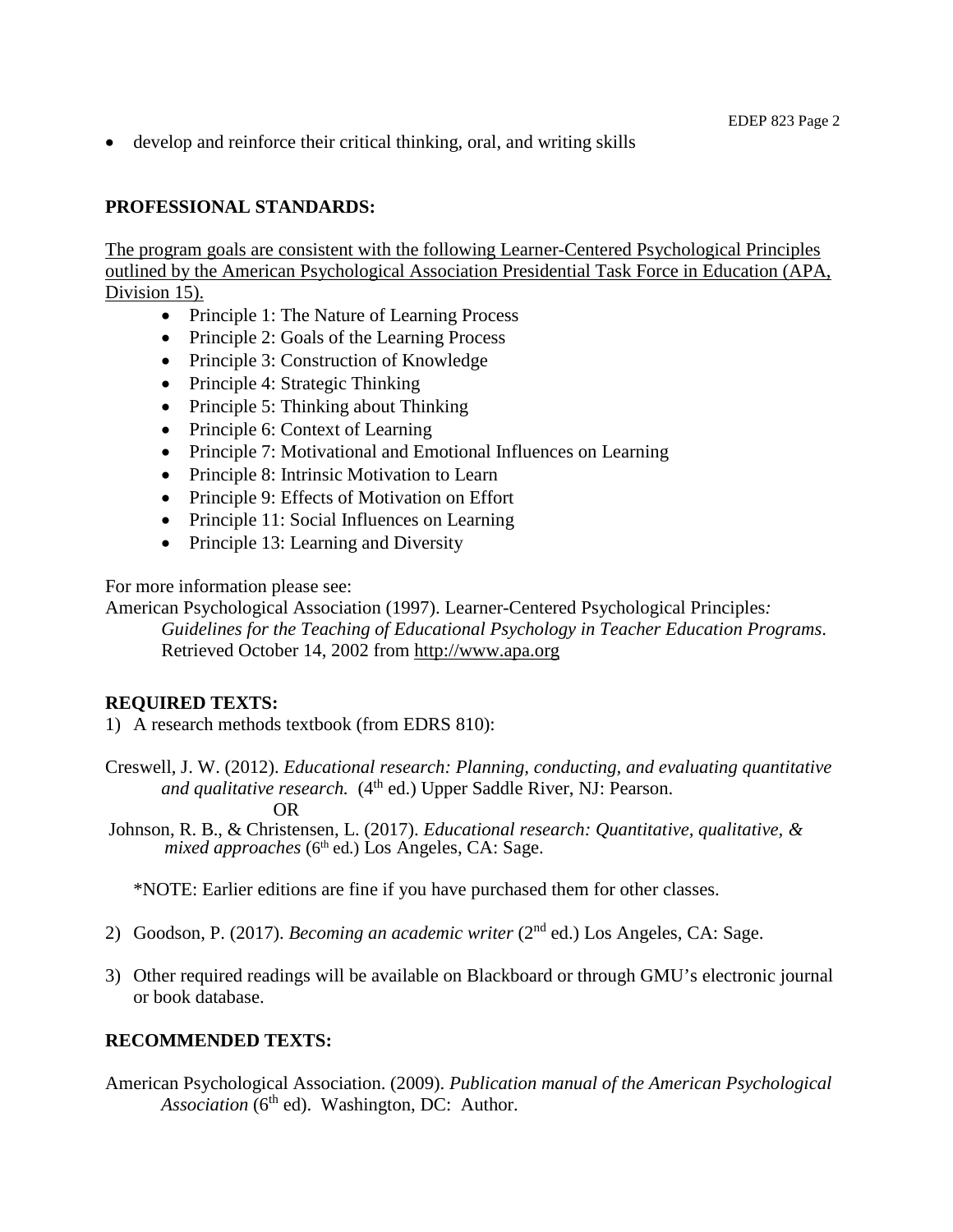# **COURSE REQUIREMENTS AND EVALUATION CRITERIA:**

#### *Course Requirements*

It is expected that each of you will:

- 1. Read all assigned materials for the course
- 2. Critique, present/discuss assigned readings in class \*
- 3. Participate in classroom activities that reflect critical reading of materials
- 4. Write a research proposal and present in a poster session \*
- 5. Attend each class session

#### *Course Evaluation*

1. Research Proposal: Students will write a research proposal that focuses in a specific content area of interest. The paper should include the following sections: (1) Statement of the Problem; (2) Purpose of the Study; (3) Significance of the Study; (4) Review of Literature; (5) Questions and/or Hypotheses; (6) Design / Procedure; (7) Sample; (8) Measures; (9) Data Collection; and (10) Analysis Plan. Some of these sections are submitted as smaller assignments and the full research proposal will be submitted as a final paper. A papers must adhere to the APA Publication Manual Guidelines.

2. Poster Presentation: The planned research project will be presented in a poster presentation conference format at the end of the semester following APA presentation guidelines.

3. Human Subjects Proposal Certification and Research Application Submission: Students will be asked to complete Mandatory Training for Persons Conducting Research Using Human Subjects. Information is available online:<http://research.gmu.edu/ORSP/HumanTraining.html>The training can be accessed from: [http://www.citiprogram.org](http://www.citiprogram.org/) Copy and paste your completion certificate into a word document or save as a PDF, then upload a copy of the certificate file to Blackboard. In addition, students will complete the research application and submit it to the Human Subjects Institutional Review Board for review.

4. Class participation and Attendance: Because of the importance of lecture and discussion to your total learning experience, we wish to encourage you to both attend and participate in class regularly. Attendance, punctuality, preparation, and active contribution to small and large group efforts are essential. These elements of your behavior will reflect the professional attitude implied in the course goals and will account for 10% of your course grade. With reference to the grading scale described later in this syllabus, you will note that this percentage is equivalent to a full letter grade. Students who must miss a class must notify the instructors (preferably in advance) and are responsible for completing all assignments and readings for the next class. Late assignments will not be accepted unless a serious emergency arises and the instructor is notified promptly.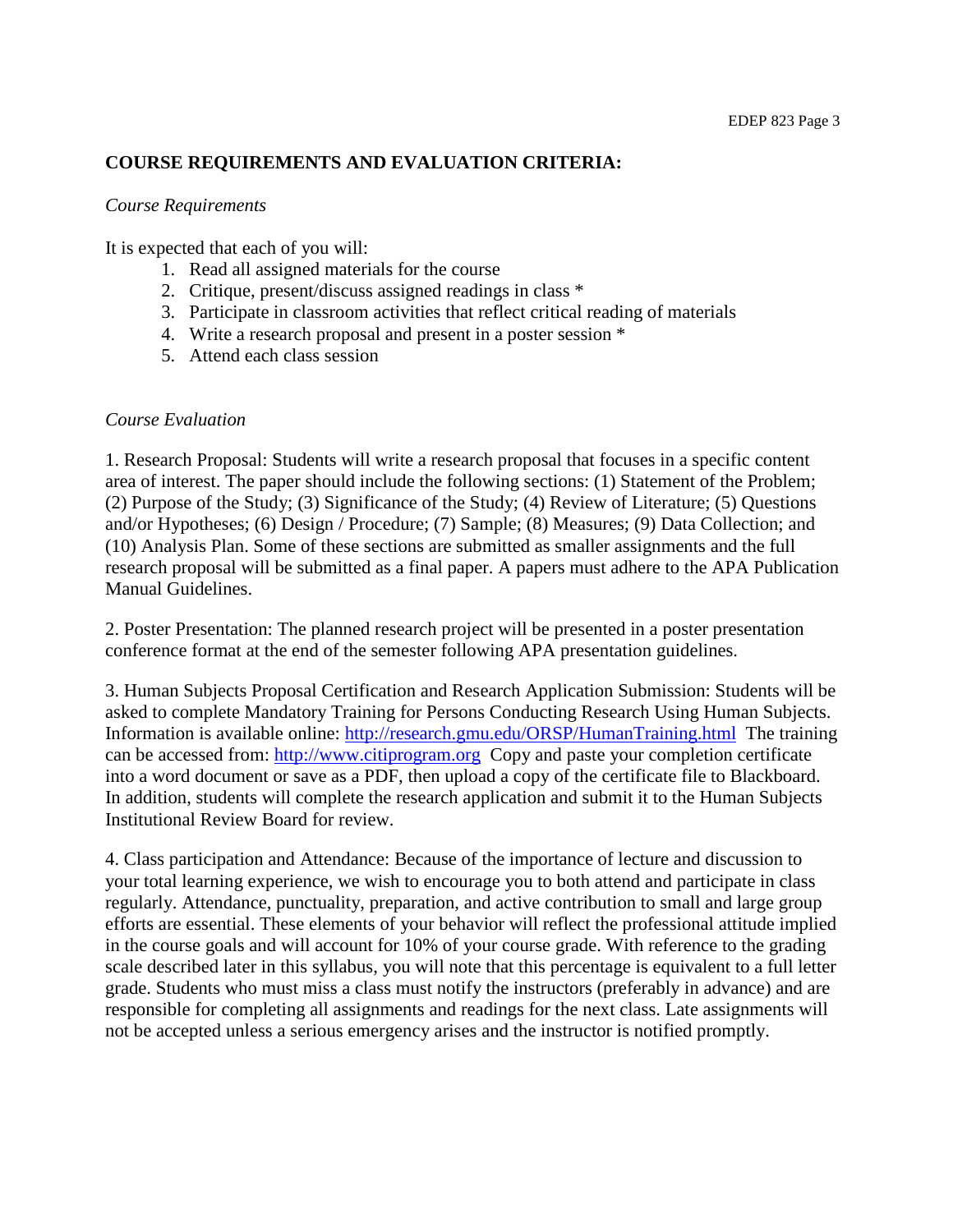# *Grading Policy*

| <b>Research Problem Statement (Research Question)</b>    | 5%                 |
|----------------------------------------------------------|--------------------|
| Overview (Intro/Statement of Problem/Significance)       | 10%                |
| <b>Review of Literature</b>                              | 10%                |
| Methods (Design/Procedure/Sample/Measures)               | 10%                |
| Human Subjects Citi-training and IRB proposal submission | 15%                |
| <b>Poster Presentation</b>                               | 5%                 |
| <b>Research Proposal</b>                                 | 35%                |
| <b>Class Participation and Attendance</b>                | 10%                |
| 98-100%<br>93 97 49%<br>$A+$                             | 90-92.49%<br>$A -$ |

| $A+ 98-100\%$     | A 93 97.49% | $A - 90-92.49\%$ |
|-------------------|-------------|------------------|
| $B_{+}$ 88 89.49% | B 83-87.49% | B- 80-82.49%     |
| $C = 7079.49\%$   | F below 70% |                  |

## **Professional Dispositions**

See <https://cehd.gmu.edu/students/polices-procedures/>

## **GMU Policies and Resources for Students**

#### *Policies*

- Students must adhere to the guidelines of the Mason Honor Code (see <https://catalog.gmu.edu/policies/honor-code-system/> ).
- Students must follow the university policy for Responsible Use of Computing (see [http://universitypolicy.gmu.edu/policies/responsible-use-of-computing/\)](http://universitypolicy.gmu.edu/policies/responsible-use-of-computing/).
- Students are responsible for the content of university communications sent to their Mason email account and are required to activate their account and check it regularly. All communication from the university, college, school, and program will be sent to students **solely** through their Mason email account.
- Students with disabilities who seek accommodations in a course must be registered with George Mason University Disability Services. Approved accommodations will begin at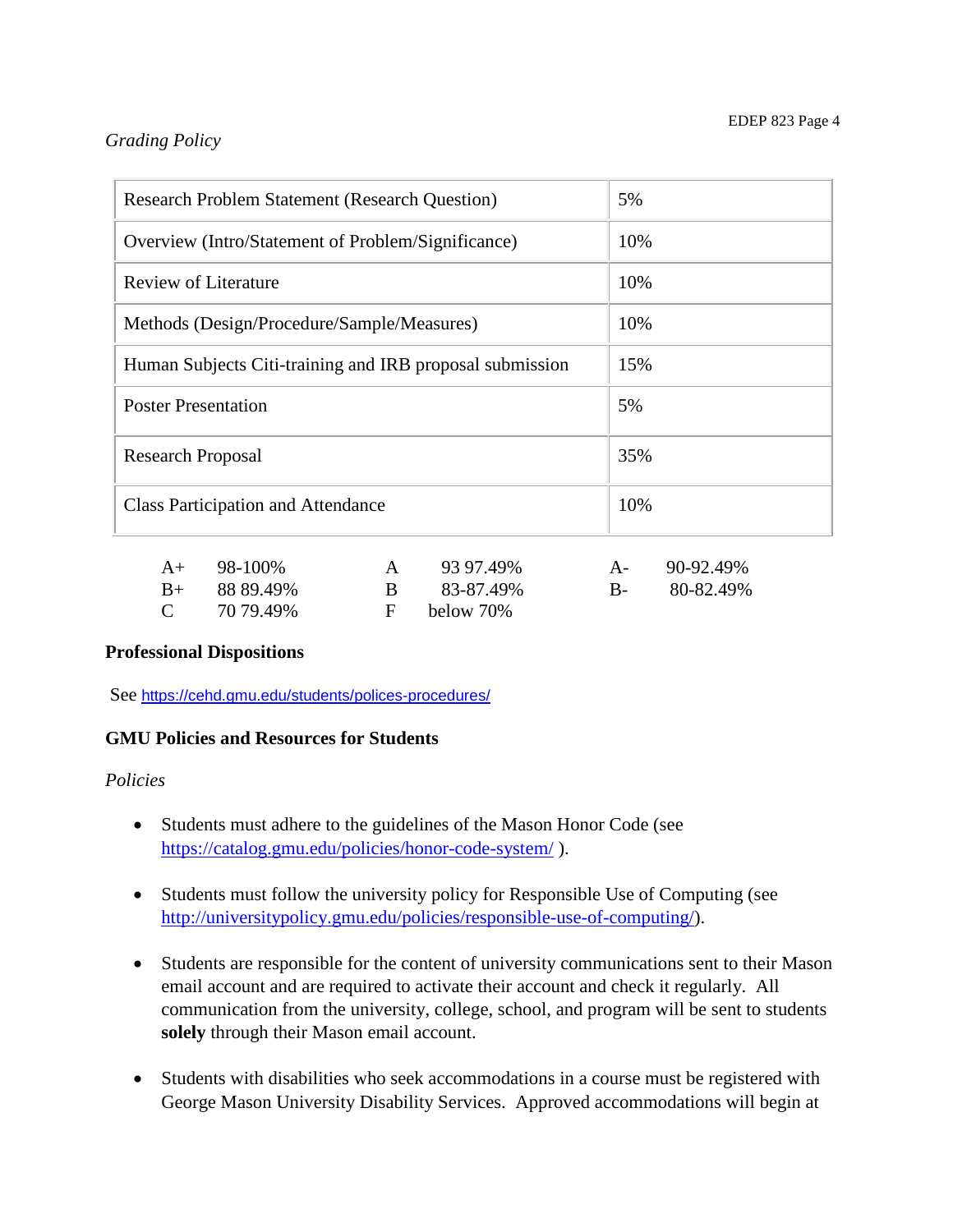EDEP 823 Page 5 the time the written letter from Disability Services is received by the instructor (see [http://ods.gmu.edu/\)](http://ods.gmu.edu/).

• Students must follow the university policy stating that all sound emitting devices shall be silenced during class unless otherwise authorized by the instructor.

# *Campus Resources*

- Support for submission of assignments to Tk20 should be directed to [tk20help@gmu.edu](mailto:tk20help@gmu.edu) or [https://cehd.gmu.edu/aero/tk20.](https://cehd.gmu.edu/aero/tk20) Questions or concerns regarding use of Blackboard should be directed to [http://coursessupport.gmu.edu/.](http://coursessupport.gmu.edu/)
- For information on student support resources on campus, see <https://ctfe.gmu.edu/teaching/student-support-resources-on-campus>

# **For additional information on the College of Education and Human Development, please visit our website<https://cehd.gmu.edu/>**

## **Core Values Commitment**

The College of Education and Human Development is committed to collaboration, ethical leadership, innovation, research-based practice, and social justice. Students are expected to adhere to these principles: [http://cehd.gmu.edu/values/.](http://cehd.gmu.edu/values/)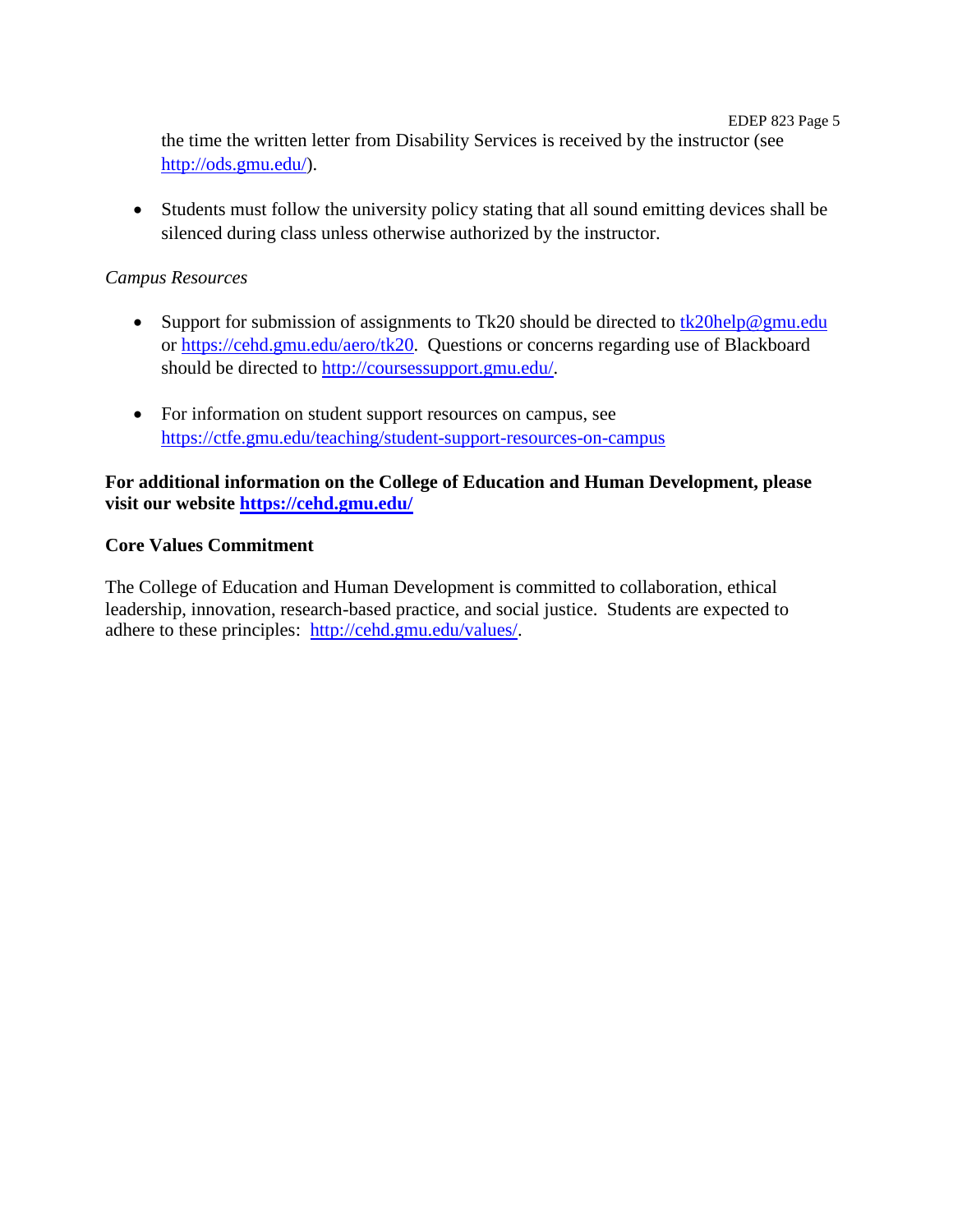# **TENTATIVE CLASS SCHEDULE**

| <b>Date</b> | <b>Class</b>   | <b>Topic</b>                                              | <b>Reading</b>                                                                                                                                                                | <b>Due</b>                                                                                                                                                                                                   |
|-------------|----------------|-----------------------------------------------------------|-------------------------------------------------------------------------------------------------------------------------------------------------------------------------------|--------------------------------------------------------------------------------------------------------------------------------------------------------------------------------------------------------------|
| 1/25        | $\mathbf{1}$   | Intro<br><b>Review Syllabus</b>                           | Course Syllabus                                                                                                                                                               | Free write (due $1/26$ )                                                                                                                                                                                     |
| 2/1         | $\overline{2}$ | Identifying and Framing a<br><b>Research Problem</b>      | Creswell Ch. $1, 5 & 6$<br><b>OR</b><br>J&C Ch. 1 & 2<br>APA Div 15 webinar<br><b>OR</b><br><b>Activity Articles</b>                                                          | 5-6 Sentence Paragraph<br>Discussion Board posting<br>on Developing Habits for<br><b>Educational Research and</b><br>Academic Writing<br>Activity                                                            |
| 2/8         | 3              | Conducting a Literature<br>Review<br>Specifying a Purpose | Creswell Ch. 2<br><b>OR</b><br><b>J&amp;C Ch. 4</b><br>Suri & Clark (2009)<br>Goodson Appendix A                                                                              | <b>Research Problem</b><br><b>Statement</b>                                                                                                                                                                  |
| 2/15        | $\overline{4}$ | Theoretical /Conceptual<br>Framework                      | Creswell Ch. 3<br>*Goodson Ch. 1-3                                                                                                                                            | <b>CITI Training</b>                                                                                                                                                                                         |
| 2/22        | 5              | <b>Research Design</b>                                    | Creswell Ch. 8-10<br><b>OR</b><br>J&C Ch. 12-17<br>*Goodson Ch. 7                                                                                                             | Draft of Initial Design<br><b>Thoughts</b>                                                                                                                                                                   |
| 3/1         | 6              | Participants and Sampling<br>Power Analysis               | Creswell Ch. 8-10<br>J&C Ch. 12-17<br>Sampling sections of at<br>least 2 articles in your<br>content area and 2<br>articles using your<br>intended methodological<br>approach | Find articles in your<br>content area and<br>methodological approach<br>and take notes about their<br>sampling strategies -what<br>they did and why they did<br>it<br><b>Introduction Section</b><br>Due 3/2 |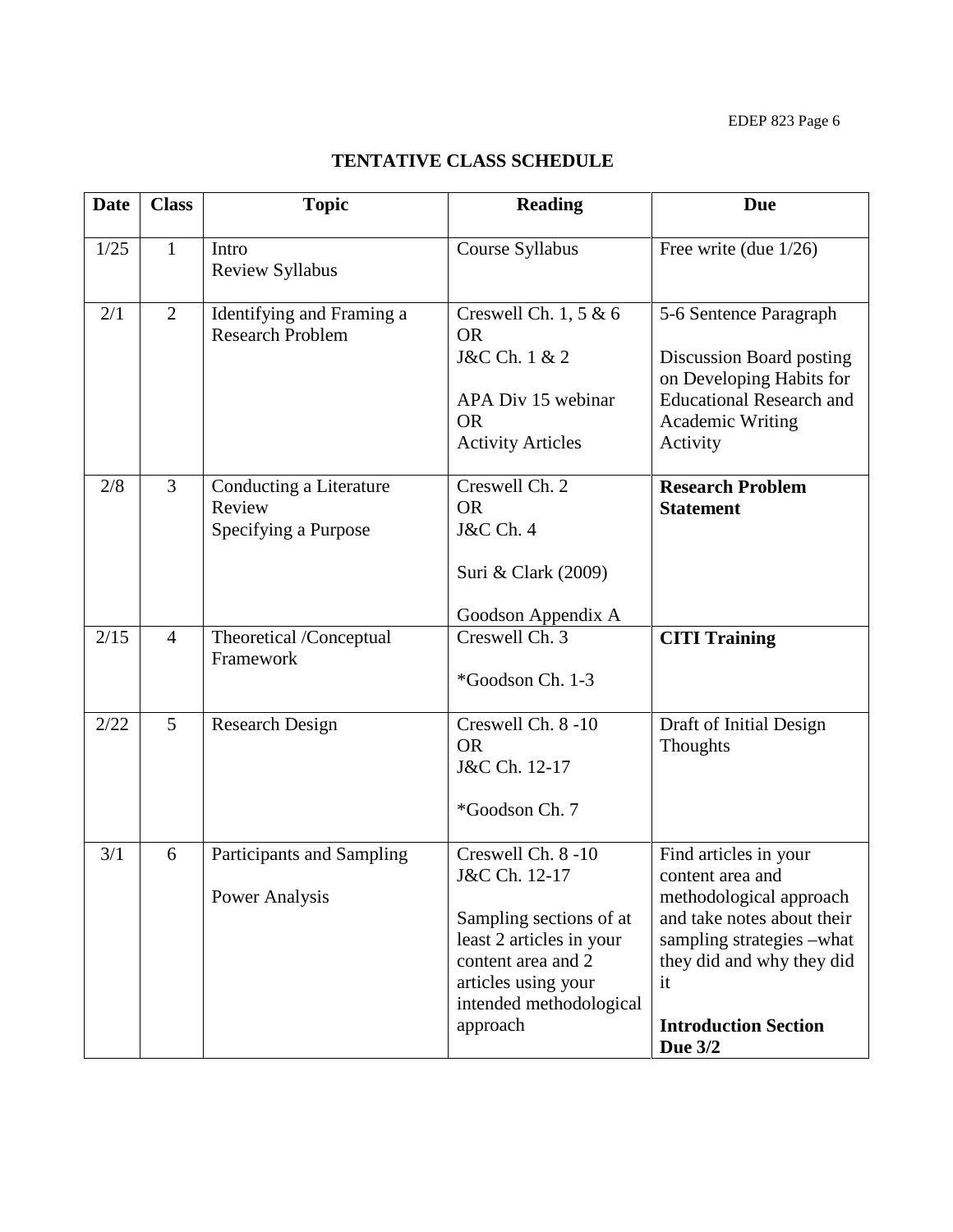|      |                |                              |                                                   | EDEP 823 Page 7          |
|------|----------------|------------------------------|---------------------------------------------------|--------------------------|
| 3/8  | $\overline{7}$ | <b>Collecting Data</b>       | Creswell Ch. 7                                    | <b>Literature Review</b> |
|      |                | Measurement                  | <b>OR</b>                                         | Headings                 |
|      |                |                              | J&C Ch. 7-9                                       |                          |
|      |                |                              |                                                   |                          |
|      |                |                              | Qual: Data collection                             |                          |
|      |                |                              | sections of at least 2                            |                          |
|      |                |                              | articles in your content<br>area and 2 using your |                          |
|      |                |                              | intended methodological                           |                          |
|      |                |                              | approach                                          |                          |
|      |                |                              | <b>Quant: Measures section</b>                    |                          |
|      |                |                              | of at least 2 articles that                       |                          |
|      |                |                              | use your DV measures                              |                          |
|      |                |                              | and measures section of                           |                          |
|      |                |                              | articles of at least 2 of                         |                          |
|      |                |                              | your other measures.                              |                          |
|      |                |                              |                                                   |                          |
| 3/15 |                | <b>NO CLASS Spring Break</b> |                                                   |                          |
| 3/22 | 8              | Review of IRB application    | Creswell Ch. 4<br><b>OR</b>                       | Planned Methods (bullet  |
|      |                | and IRB forms and process    | <b>J&amp;C</b> Ch. 6                              | points)                  |
|      |                |                              |                                                   |                          |
|      |                |                              | <b>Review GMU IRB</b>                             |                          |
|      |                |                              | website                                           |                          |
| 3/29 | 9              | Writing Day /Individual      | Creswell Ch. 4                                    | <b>Literature Review</b> |
|      |                | Meetings                     | <b>OR</b>                                         | <b>Section due 3/30</b>  |
|      |                |                              | <b>J&amp;C</b> Ch. 5                              |                          |
|      |                |                              |                                                   | Peer Feedback on         |
|      |                |                              | *Goodson Ch. 8                                    | Methods                  |
| 4/5  | 10             | Data Analysis Plan           | Creswell Ch. 8                                    | IRB draft due Wed. 4/4   |
|      |                |                              | <b>OR</b>                                         | List of Data             |
|      |                |                              | J&C Ch. 19 & 20                                   |                          |
|      |                |                              | Analysis section of two                           |                          |
|      |                |                              | articles using your                               |                          |
|      |                |                              | methodological                                    |                          |
|      |                |                              | approach                                          |                          |
| 4/12 | 11             | <b>NO CLASS AERA</b>         |                                                   | <b>IRB</b> Application   |
|      |                |                              |                                                   | Submitted due 4/13       |
|      |                |                              |                                                   |                          |
| 4/19 | 12             | <b>Study Implications</b>    | J&C Ch. 11                                        | <b>Methods</b>           |
| 4/26 | 13             | <b>Study Limitations</b>     | <b>TBD</b>                                        |                          |
|      |                |                              |                                                   |                          |
|      |                |                              | *Goodson Ch. 4-6                                  |                          |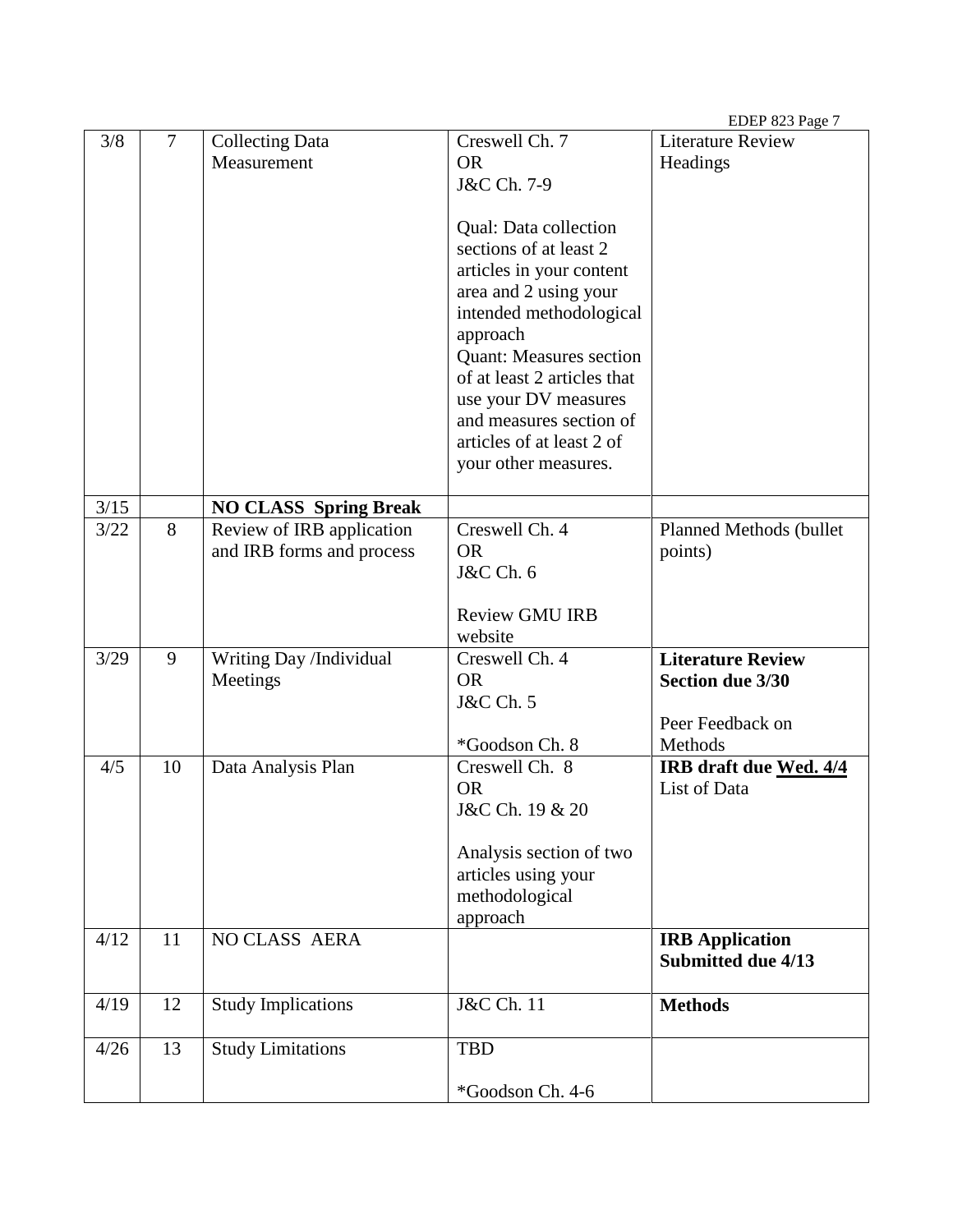|      |    |                             | EDEP 823 Page 8                                    |  |
|------|----|-----------------------------|----------------------------------------------------|--|
| 5/3  | 14 | <b>Poster Presentations</b> | Poster in class 5/3                                |  |
|      |    |                             | Send poster materials to<br>instructors by 9am 5/2 |  |
| 5/10 | 15 |                             | <b>Research Proposal due</b><br>5/10               |  |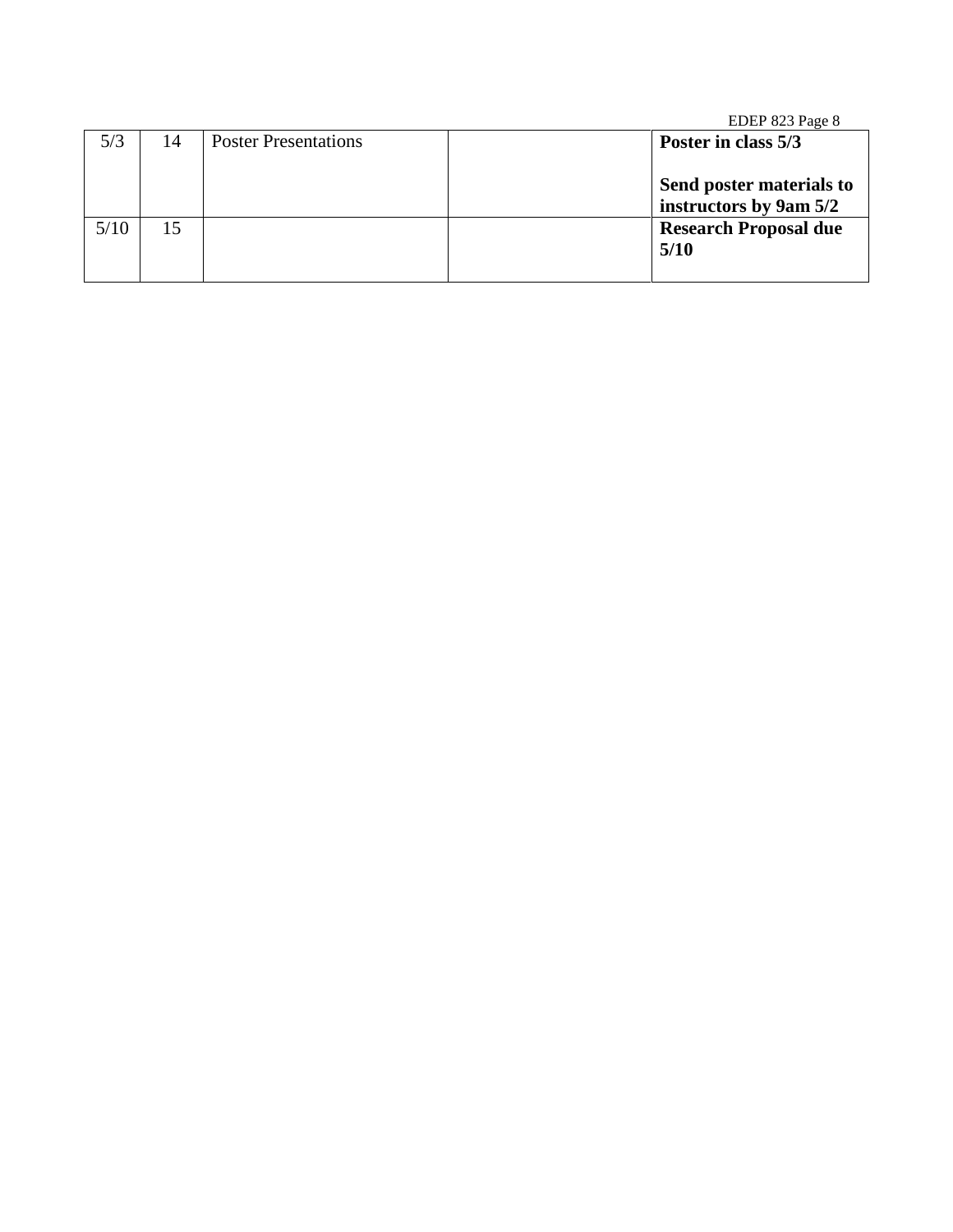EDEP 823 Page 9

|                                                                      | <b>LEVEL OF PERFORMANCE</b>                                                                                                                                                                                                                                                                   |                                                                                                                                                                                                                         |                                                                                                                       |                                                                                        |
|----------------------------------------------------------------------|-----------------------------------------------------------------------------------------------------------------------------------------------------------------------------------------------------------------------------------------------------------------------------------------------|-------------------------------------------------------------------------------------------------------------------------------------------------------------------------------------------------------------------------|-----------------------------------------------------------------------------------------------------------------------|----------------------------------------------------------------------------------------|
| <b>CRITERIA</b>                                                      | Distinguished                                                                                                                                                                                                                                                                                 | Proficient                                                                                                                                                                                                              | <b>Basic</b>                                                                                                          | Un-satisfactory                                                                        |
| Purpose &<br>Significance<br>of the Study<br>Review of<br>Literature | The student described in detail the<br>purpose and significance of study. The<br>student provided a complete high quality<br>literature review which cites relevant<br>references, cites current as well as earlier<br>research and deals with relevant theories<br>or theoretical frameworks | The student described in detail<br>the purpose and significance of<br>study. The student provided a<br>quality literature review citing<br>relevant research                                                            | The student described in<br>detail the purpose of the<br>study. The student<br>provided a basic literature<br>review  | The student was unable<br>to provide purpose of<br>the study or a literature<br>review |
| Quantitative<br>Proposals:<br>Hypothesis                             | The student clearly stated a significant<br>and testable hypothesis. The hypothesis<br>is important enough to be researched in<br>terms of its significance concerning what<br>is already known about the areas of<br>research and/or an existing theory or<br>theoretical framework          | The student stated a significant<br>and testable hypothesis.                                                                                                                                                            | The student stated a<br>testable hypothesis.                                                                          | The student was unable<br>to state a hypothesis.                                       |
| Qualitative<br>research<br>proposals:<br>Research<br>Questions       | The student provided a research question<br>well- aligned with the other dimensions<br>of the research design, a sufficient<br>rationale for choosing a particular<br>question, and described a process that<br>allows for evolution of the research<br>question                              | The student provided a<br>research question well-aligned<br>with other dimensions of the<br>research design.                                                                                                            | The student provided a<br>research question<br>somewhat aligned to the<br>other dimensions of the<br>research design. | The student failed to<br>provide a research<br>question.                               |
| Methods:<br>Quantitative                                             | The student provided a feasible design<br>which maximizes the reliability and<br>validity of the measures of her/his<br>variables. The design of the included<br>design, procedures, sample measures                                                                                          | The student provided a<br>feasible design which<br>addresses the reliability and<br>validity of the measures of<br>her/his variables. The design<br>of the study will include<br>design, procedures, sample<br>measures | The student provided a<br>design which includes<br>design, procedures, sample<br>measures.                            | The student was unable<br>to provide a design for<br>the study                         |